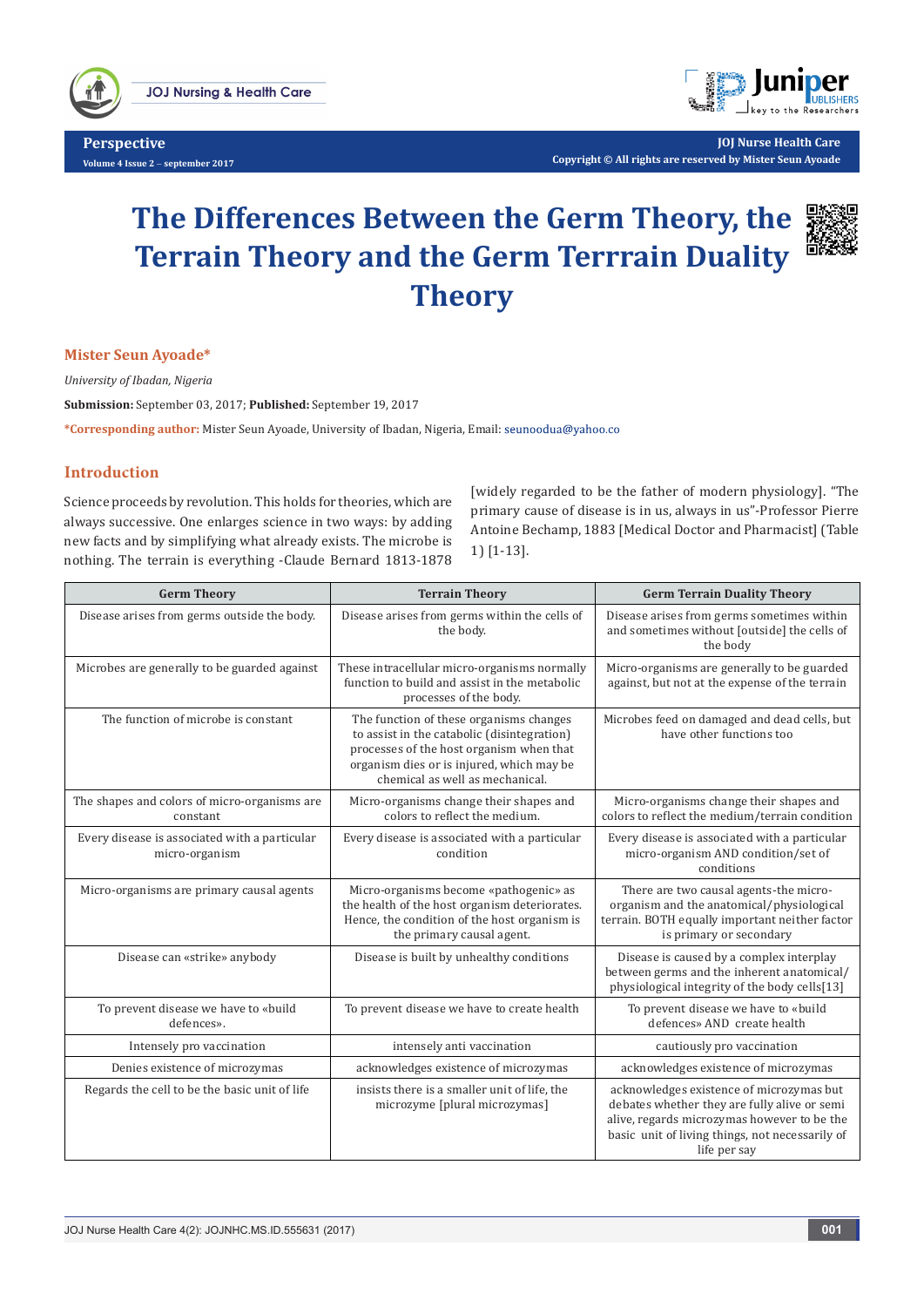# **JOJ Nursing & Health Care**

| Pays little or no regard to ph of blood and<br>body cells                                                                                                                                                                                                                              | Acknowledges importance of body ph in<br>health and disease                                                                                                                                                                                                                                                                                                                                                                                                                                                                                                                                                                                                                                                                                                                                                                                                                                                                                                                                                                                                                                                                                                                                                                                                                                                                                                   | Acknowledges importance of body ph in<br>health and disease                                                                                                    |
|----------------------------------------------------------------------------------------------------------------------------------------------------------------------------------------------------------------------------------------------------------------------------------------|---------------------------------------------------------------------------------------------------------------------------------------------------------------------------------------------------------------------------------------------------------------------------------------------------------------------------------------------------------------------------------------------------------------------------------------------------------------------------------------------------------------------------------------------------------------------------------------------------------------------------------------------------------------------------------------------------------------------------------------------------------------------------------------------------------------------------------------------------------------------------------------------------------------------------------------------------------------------------------------------------------------------------------------------------------------------------------------------------------------------------------------------------------------------------------------------------------------------------------------------------------------------------------------------------------------------------------------------------------------|----------------------------------------------------------------------------------------------------------------------------------------------------------------|
| Completely ignores the immune system                                                                                                                                                                                                                                                   | Recognizes importance of immune system in<br>fighting disease                                                                                                                                                                                                                                                                                                                                                                                                                                                                                                                                                                                                                                                                                                                                                                                                                                                                                                                                                                                                                                                                                                                                                                                                                                                                                                 | Recognizes importance of immune system in<br>fighting disease                                                                                                  |
| Pays minimum regard [if any] to anatomy/<br>physiology of blood and body cells                                                                                                                                                                                                         | Acknowledges major role of cell anatomy/<br>physiology                                                                                                                                                                                                                                                                                                                                                                                                                                                                                                                                                                                                                                                                                                                                                                                                                                                                                                                                                                                                                                                                                                                                                                                                                                                                                                        | Acknowledges major role of cell anatomy/<br>physiology                                                                                                         |
| Overemphasizes prevention and the killing of<br>germs. Sees all germs as detrimental.                                                                                                                                                                                                  | De-emphasizes killing of germs. Sees germs as<br>essentially helpful so far homeostasis of body<br>maintained.                                                                                                                                                                                                                                                                                                                                                                                                                                                                                                                                                                                                                                                                                                                                                                                                                                                                                                                                                                                                                                                                                                                                                                                                                                                | <b>Balanced</b> view                                                                                                                                           |
| Pioneered by French Chemist Louis Pasteur<br>[1822-1895] and German medical doctor<br>Heinrich Hermann Robert Koch (11 December<br>1843 - 27 May 1910). According to Pasteur to<br>fight illness you have to treat the symptoms.<br>Germs are the causative agents of most<br>diseases | Pioneered by Physiologist ClaudeBernard,<br>nurse Florence Nightingale, medical doctor<br>Rudolph Virchow, and Professor of medicine<br>and pharmacy Pierre Antoine Bechamp.<br>According to Bechamp to fight illness you<br>have to create a healthy body in which disease<br>cannot develop. Germs are the chemical by-<br>products and constituents of pleomorphic<br>microorganisms enacting upon the<br>unbalanced, malfunctioning cell metabolism<br>and dead tissue that actually produces disease.<br>Bechamp postulated that the diseased, acidic,<br>low-oxygen cellular environment is created by<br>a toxic/nutrient deficient diet, toxic emotions,<br>and a toxic lifestyle. Doesn't Make Much<br>Distinction Between Diseased And Damaged<br>Tissue. States that our internal environment<br>and its elements are responsible for the<br>diseases. Disease occurs to a large extent as a<br>function of biology and as a result of changes<br>that take place when metabolic processes<br>become imbalanced. Germs then become<br>symptoms that stimulate the occurrence of<br>more symptoms, which eventually culminate<br>into disease. A weak terrain is naturally more<br>vulnerable to external threats, so it needs to<br>be built up through nutrition, detoxification,<br>and by maintaining a proper pH or acid/<br>alkaline balance. | Proposed by Seun Ayoade [11] You have<br>to create a healthy body AND treat the<br>symptoms. Distinguishes Clearly Between<br>Diseased And Damaged Tissue [12] |

#### **Referances**

- 1. Stockton S (2000) The terrain is everything: Contextual factors that influence our health. Power of One Publishing.
- 2. Garko MG (2012) [The terrain within: A naturalistic way to think about](http://letstalknutrition.com/the-terrain-within-a-naturalistic-way-to-think/)  [and practice good health and wellness.](http://letstalknutrition.com/the-terrain-within-a-naturalistic-way-to-think/) Health and Wellness Monthly.
- 3. [http://www.energiseforlife.com/wordpress/2006/11/28/pasteur](http://www.energiseforlife.com/wordpress/2006/11/28/pasteur-bechamp-and-the-alkaline-diet/)[bechamp-and-the-alkaline-diet/](http://www.energiseforlife.com/wordpress/2006/11/28/pasteur-bechamp-and-the-alkaline-diet/)
- 4. [http://www.naturalnews.com/030384\\_Louis\\_Pasteur\\_disease.html](http://www.naturalnews.com/030384_Louis_Pasteur_disease.html)
- 5. [\(2017\) Germ theory. Encyclopedia Britannica. Encyclopedia Britannica.](https://www.britannica.com/topic/germ-theory)
- 6. [Henry D \(2015\) Germ vs Terrain theory which do we adopt to be](http://www.naturalnewsblogs.com/germ-vs-terrain-theory-adopt-healthy/)  [healthy? natural news blogs.](http://www.naturalnewsblogs.com/germ-vs-terrain-theory-adopt-healthy/)
- 7. <http://www.mountainculinaire.com/germ-vs-terrain-theory/>
- 8. [http://www.laleva.org/eng/2004/05/louis\\_pasteur\\_vs\\_antoine\\_](http://www.laleva.org/eng/2004/05/louis_pasteur_vs_antoine_bchamp_and_the_germ_theory_of_disease_causation_1.%20html) [bchamp\\_and\\_the\\_germ\\_theory\\_of\\_disease\\_causation\\_1. html](http://www.laleva.org/eng/2004/05/louis_pasteur_vs_antoine_bchamp_and_the_germ_theory_of_disease_causation_1.%20html)
- 9. [https://timelessremedies.wordpress.com/2007/10/29/biological](https://timelessremedies.wordpress.com/2007/10/29/biological-terrain-vs-the-germ-theory/)[terrain-vs-the-germ-theory/](https://timelessremedies.wordpress.com/2007/10/29/biological-terrain-vs-the-germ-theory/)
- 10. [Mister SA \(2017\) Elucidation of the postulates of the germ terrain](https://juniperpublishers.com/jojnhc/pdf/JOJNHC.MS.ID.555599.pdf)  [duality theory with a specific reference to semantics and the distinction](https://juniperpublishers.com/jojnhc/pdf/JOJNHC.MS.ID.555599.pdf)  [between diseased and damaged tissue. JOJ Nurse Health Care 2\(5\): 1-2.](https://juniperpublishers.com/jojnhc/pdf/JOJNHC.MS.ID.555599.pdf)
- 11. [Ayoade S \(2017\) Germ-terrain duality of sickness, equivalent of wave](https://www.pulsus.com/scholarly-articles/germterrain-duality-of-sickness-equivalent-of-waveparticle-duality-of-light-for-the-biological-sciences-bechamp-revisite.pdf)[particle duality of light for the biological sciences? Bechamp revisited.](https://www.pulsus.com/scholarly-articles/germterrain-duality-of-sickness-equivalent-of-waveparticle-duality-of-light-for-the-biological-sciences-bechamp-revisite.pdf)  [Int J Anat Var 10\(1\): 10-11.](https://www.pulsus.com/scholarly-articles/germterrain-duality-of-sickness-equivalent-of-waveparticle-duality-of-light-for-the-biological-sciences-bechamp-revisite.pdf)
- 12. Ayoade S (2017) Etiology, epidemiology and therapeutic history of malaria validate germ-terrain duality; postulates thereof. J Mol Genet Med 11: 261.
- 13. Ayoade S (2017) Thalassemias validate germ terrain duality of malaria. Health Sci J 11: 3.